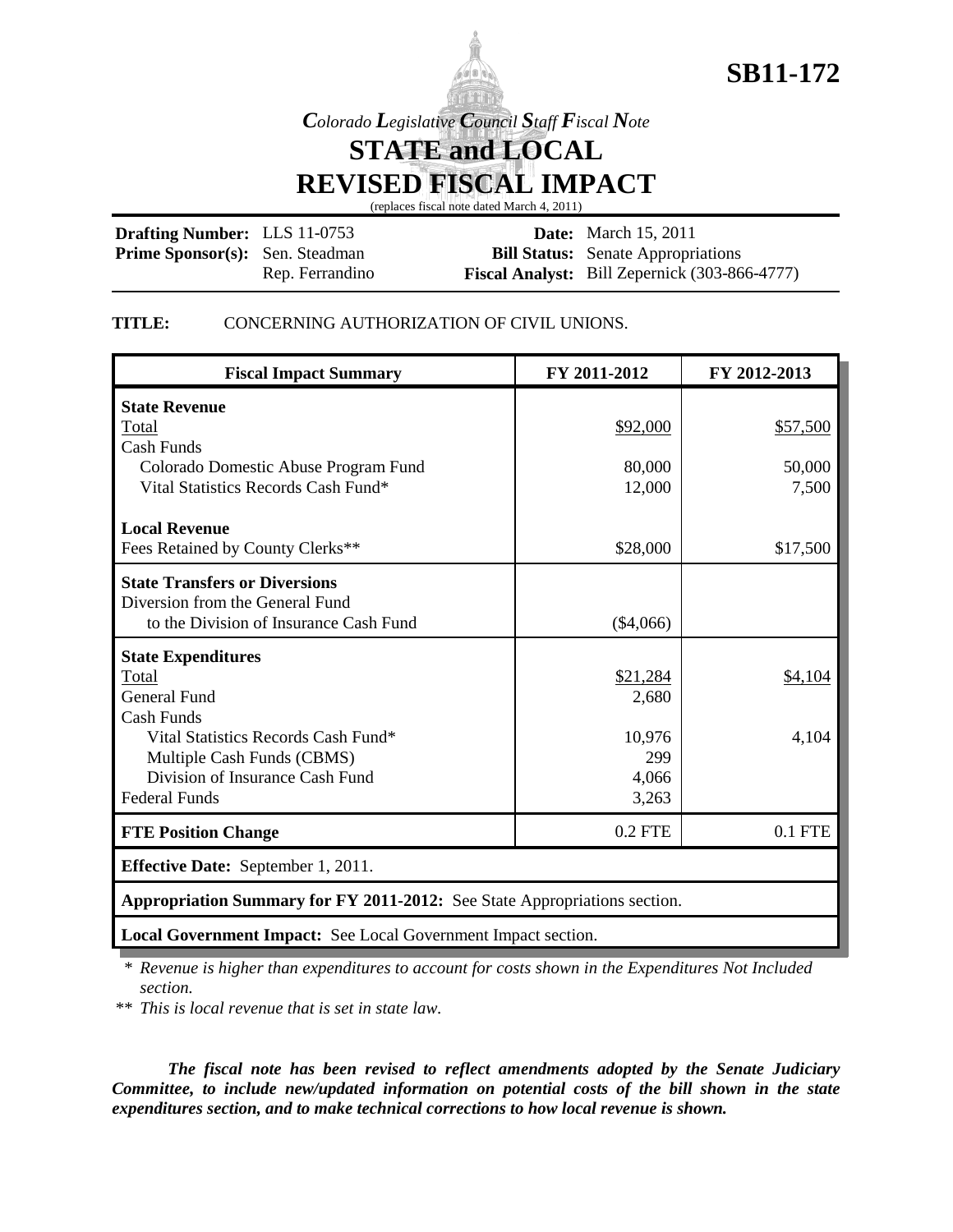#### **Summary of Legislation**

The bill, as amended, authorizes civil unions in Colorado and sets forth the rights, responsibilities, and requirements of persons entering a civil union. Two persons, regardless of gender, who are not related by blood, are not married to or in a civil union with another person, and are over the age of 18 may enter into a civil union. The bill sets the fees and procedures to obtain a civil union license from a county clerk and to petition the court for the dissolution, invalidation, and legal separation of a civil union. The Department of Public Health and Environment (DPHE) is required to create all necessary forms for civil union licenses and certificates.

The bill grants persons in civil unions the same benefits, protections, and responsibilities under law as granted to spouses and specifies that persons in a civil union are covered under the statutory definitions of dependent, spouse, next of kin, family, immediate family, and other terms in law indicating a familial or spousal relationship. The bill applies the laws of domestic relations (i.e., divorce, child custody, property division, child support, etc.) to persons in civil unions.

The bill applies the benefits, protections, and responsibilities of spouses to parties to civil unions in several areas, including, among other things, estate law; workers' compensation benefits; torts and causes of action based on spousal status; probate law; adoption law; group benefit plans for state employees; Public Employees' Retirement Association (PERA) benefits; access to domestic abuse programs and protections; victim compensation; emergency medical care and visitation; visitation in correctional and other types of facilities; end-of-life care and other issues relating to medical care; access to life and health insurance policies as a dependent by a party to a civil union; and others. The bill also outlines the privileged relationship between persons in a civil union and rules for testimony and examination of persons in a civil union against the other person.

The bill specifies judicial jurisdiction over civil union cases and recognizes same-sex unions from other states as civil unions in Colorado, regardless of the name used for the relationship in the other state (marriage, domestic partnership, etc.). The Department of Revenue is required to convene a committee to examine issues related to the tax treatment of persons in civil unions and to make recommendations. Under the bill, persons in a civil union cannot file a joint state income tax return.

#### **State Revenue**

**The bill is expected to increase state cash fund revenue by \$92,000 in FY 2011-12 and by \$57,500 in FY 2012-13.** This revenue is from fees paid by persons obtaining civil union licenses and is distributed to several funds and agencies. The fee for a civil union license is estimated to be \$30. Of this amount, \$27 is set in the bill and \$3 is assumed based on fees collected by DPHE for marriage licenses and allowed under the bill to support vital records operations at the state level. Based on this fee, it is assumed that \$7 will be retained by counties, \$3 will go to the Vital Statistics Records Cash Fund in the DPHE, and \$20 will go to the Colorado Domestic Abuse Program Fund in the Department of Human Services (DHS). Table 1 provides a breakdown of this revenue by fund and agency, and the section below discusses the fee impact and estimated number of civil unions.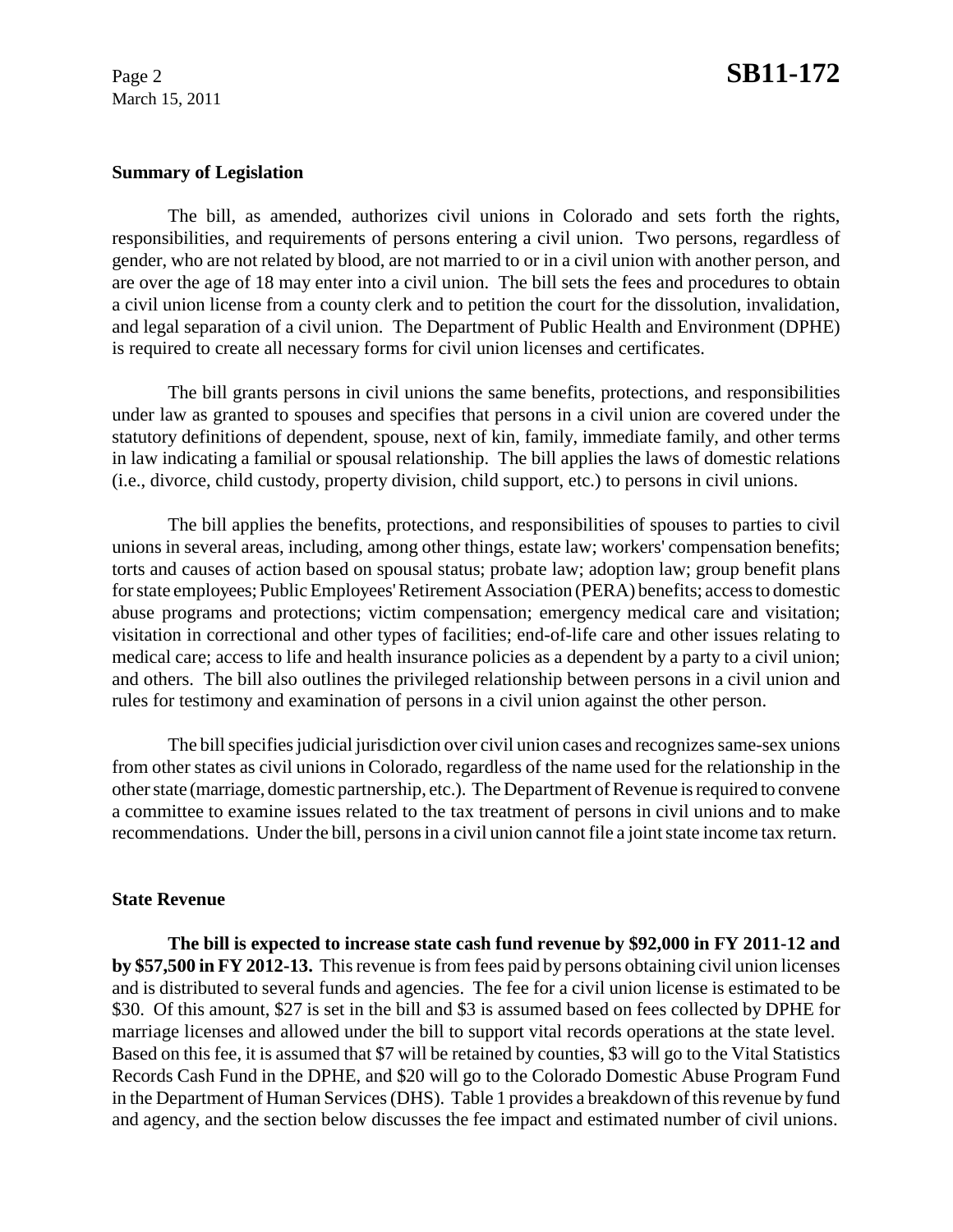*Fee impact on individuals and families.* Section 2-2-322, C.R.S., requires legislative service agency review of measures which create or increase any fee collected by a state agency. The fees created by this bill are discussed below.

*Civil union license fees.* As mentioned above, the total fee for a civil union license is expected to be \$30*.* The fiscal note assumes that **4,000 couples will enter a civil union in FY 2011-12 and 2,500 will enter a civil union in FY 2012-13**. The first-year total includes 3,000 same-sex couples and 1,000 opposite-sex couples, and the second-year amount includes 1,500 same-sex couples and 1,000 opposite-sex couples. The number of same-sex civil unions is based on the number of civil unions that have occurred in other states, adjusted by population. The number of opposite-sex civil unions represents people who would not have married otherwise. Based on the fee and population assumptions, Table 1 provided an overview of the fee impact from civil union licenses.

| Table 1. Fee Revenue under SB11-172        |                                  |                               |                      |  |
|--------------------------------------------|----------------------------------|-------------------------------|----------------------|--|
| <b>Fund / Agency</b>                       | <b>Number</b><br><b>Affected</b> | <b>Portion of</b><br>\$30 Fee | <b>Revenue</b>       |  |
| FY 2011-12                                 |                                  |                               |                      |  |
| Colorado Domestic Abuse Program Fund (DHS) |                                  | \$20                          | \$80,000             |  |
| Vital Statistics Records Cash Fund (DPHE)  | 4,000                            | 3                             | 12,000               |  |
| Fees Retained by County Clerks             |                                  | 7                             | 28,000               |  |
| <b>STATE TOTAL</b><br><b>LOCAL TOTAL</b>   | 4,000                            | \$23<br>\$7                   | \$92,000<br>\$28,000 |  |
| FY 2012-13                                 |                                  |                               |                      |  |
| Colorado Domestic Abuse Program Fund (DHS) |                                  | \$20                          | \$50,000             |  |
| Vital Statistics Records Cash Fund (DPHE)  | 2,500                            | 3                             | 7,500                |  |
| Fees Retained by County Clerks             |                                  |                               | 17,500               |  |
| <b>STATE TOTAL</b><br><b>LOCAL TOTAL</b>   | 2,500                            | \$23<br>\$7                   | \$57,500<br>\$17,500 |  |

*Court fees.* The bill also sets docket fees for filing petitions for dissolution of a civil union, declaration of invalidity of a civil union, legal separation, or declaratory judgement concerning the status of a civil union. In these types of cases, the petitioner is charged \$230 and the respondent is charged \$116. Revenue from these fees are distributed to various funds according to current law, including the Performance-based Collaborative Management Incentive Cash Fund, the Colorado Children's Trust Fund, the Judicial Stabilization Fund, the General Fund, and several others. Fee revenue for dissolution of civil unions and similar cases is not expected to be significant in the first several years after the bill is implemented. Also, it is unknown how many cases will result. Therefore, the exact amount of revenue and its distribution cannot be estimated.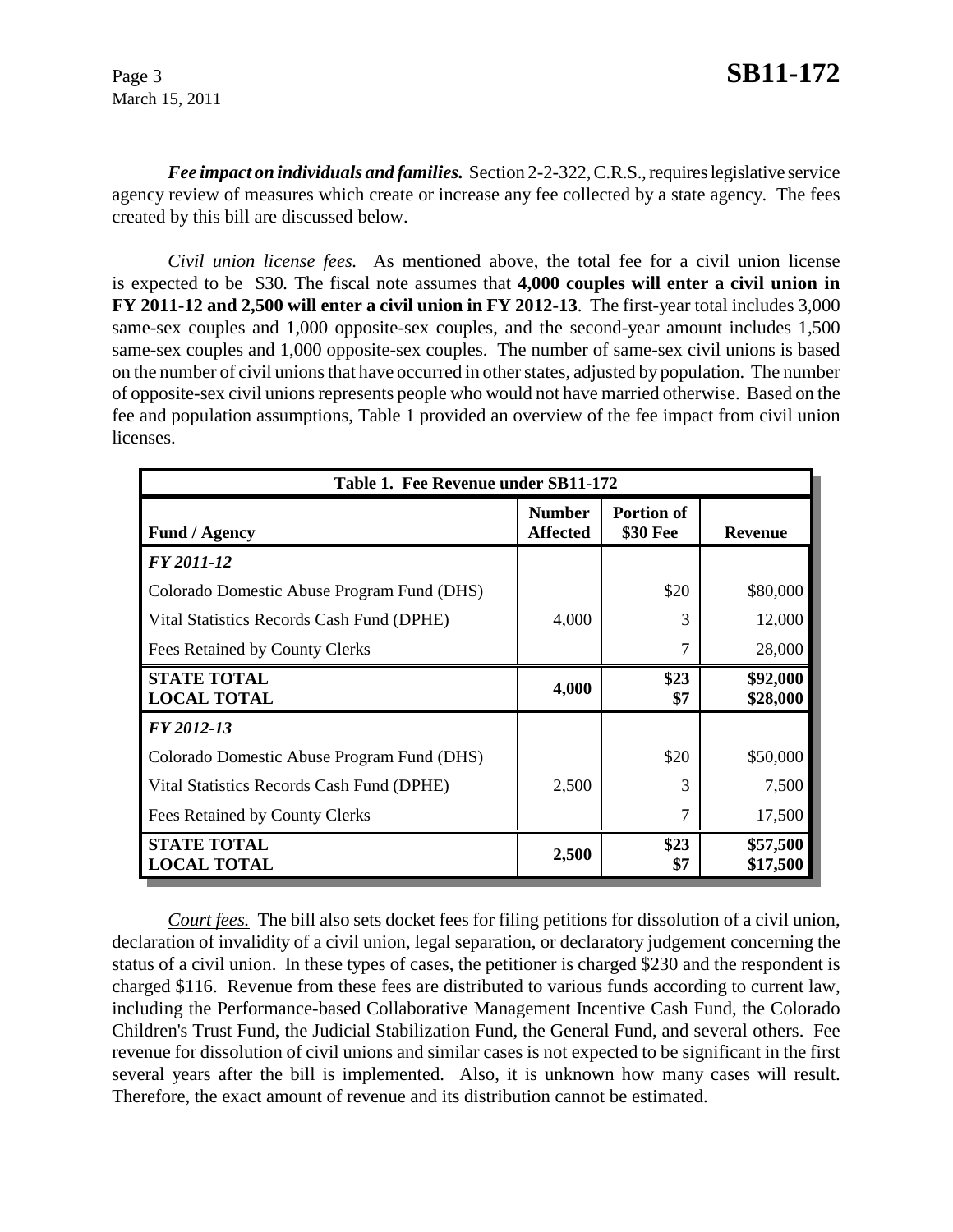### **State Transfers or Diversions**

This bill diverts \$4,066 from the General Fund in FY 2011-12 to the Division of Insurance Cash Fund. This revenue diversion occurs because the bill increases costs in the Department of Regulatory Agencies (DORA), Division of Insurance, which is funded with premium tax revenue that would otherwise be credited to the General Fund.

#### **State Expenditures**

The bill increase costs by a total of **\$21,284 and 0.2 FTE in FY 2011-12**, mostly from cash fund sources, but also including a one-time cost of \$2,680 from the General Fund. Cash fund expenditures and subsequent years are increased by **\$4,104 and 0.1 FTE in FY 2012-13**. The bill could result in other costs and savings, as discussed below, but these have not been estimated. Table 2 and the discussion below provide an overview of costs included in the fiscal note.

| Table 2. Expenditures Under SB11-172      |            |            |  |  |  |
|-------------------------------------------|------------|------------|--|--|--|
| <b>Cost Components</b>                    | FY 2011-12 | FY 2012-13 |  |  |  |
| Personal Services (DPHE)                  | \$7,760    | \$3,879    |  |  |  |
| FTE (DPHE)                                | 0.2        | 0.1        |  |  |  |
| <b>Operating Expenses (DPHE)</b>          | 3,216      | 225        |  |  |  |
| CBMS Modifications (DHCPF / DHS)          | 6,242      |            |  |  |  |
| Off-Cycle Insurance Filing (DORA)         | 4,066      |            |  |  |  |
| <b>TOTAL</b>                              | \$21,284   | \$4,104    |  |  |  |
| <b>General Fund</b>                       | 2,680      |            |  |  |  |
| <b>Vital Statistics Records Cash Fund</b> | 10,976     | 4,104      |  |  |  |
| <b>Division of Insurance Cash Fund</b>    | 4,066      |            |  |  |  |
| <b>Old Age Pension Cash Fund</b>          | 295        |            |  |  |  |
| <b>Children's Basic Health Plan Trust</b> |            |            |  |  |  |
| <b>Federal Funds</b>                      | 3,263      |            |  |  |  |

*Department of Public Health and Environment.* The bill increases costs in the DPHE by \$10,976 and 0.2 FTE in FY 2011-12,and by \$4,104 and 0.1 FTE in subsequent years. These costs are paid from the Vital Statistics Records Cash Fund and are for staff to review civil unions records submitted by county clerks, follow-up on any problematic records, and in the first year, develop forms and procedures. Operating costs include some minor computer system changes in the first year and printing costs for civil union certificates.

*Department of Regulatory Agencies.* An increase in expenditures of \$4,066 in the DORA is expected for FY 2011-12, paid from the Division of Insurance Cash Fund. Insurance companies make annual filings to the division in January. Because this bill is effective on September 1, 2011, insurance companies would be required to make a special filing in regards to changes to forms and policies to incorporate civil unions, and the division would be required to review the filings. The fiscal impact funds the additional staff time required to conduct the extra reviews.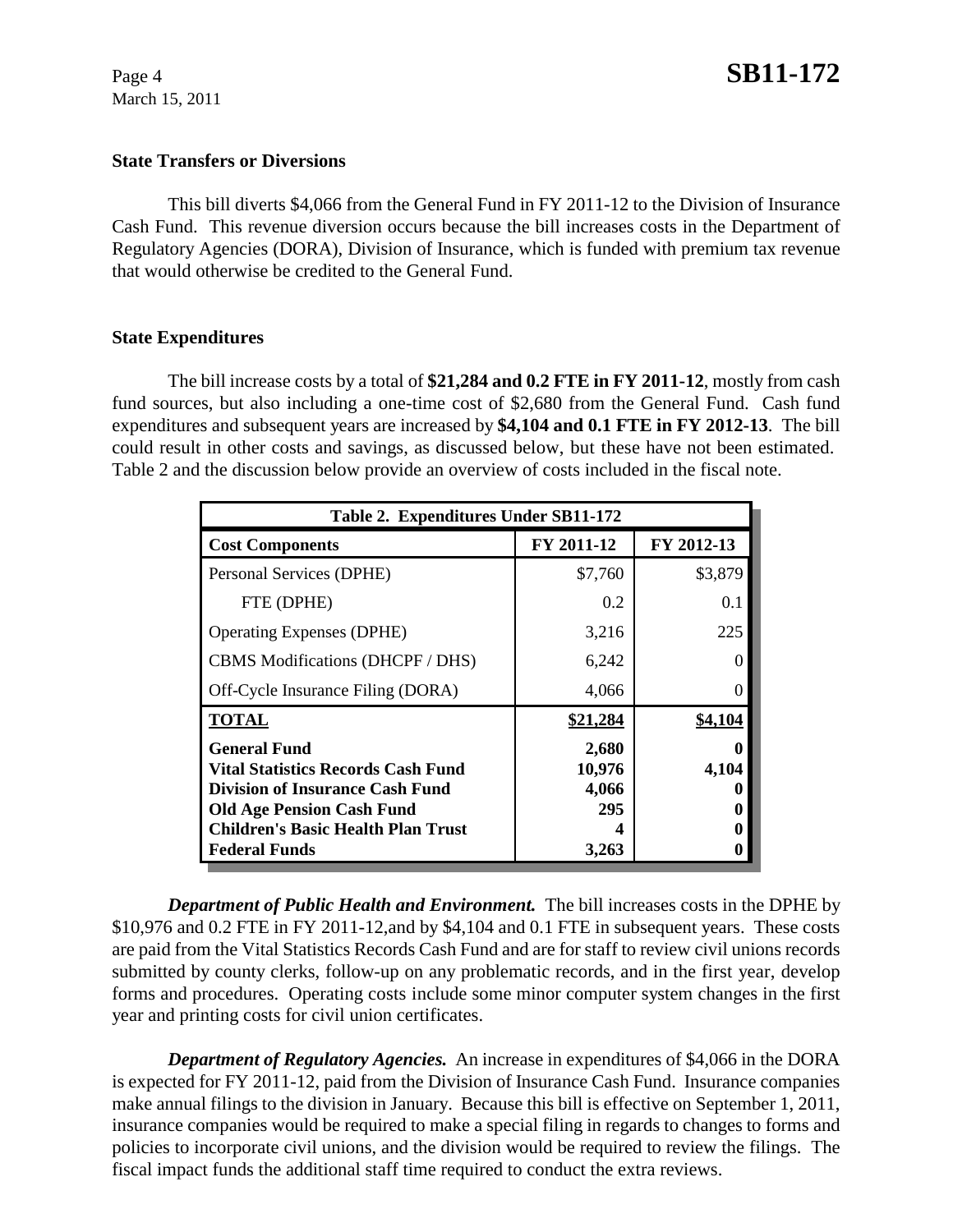*Colorado Benefits Management System (CBMS) modifications.* The Department of Health Care Policy and Financing (DHCPF) and DHS will have one-time costs of \$6,242, including \$2,680 from the General Fund, to modify CBMS. These modifications are required so that workers in county departments of social services can account for the income and resources of all persons in civil unions when determining eligibility and calculating benefits for public assistance programs. Although CBMS currently has the capacity to track information on spouses, creation of a same-sex civil union category is required because the eligibility criteria of some federal programs do not recognize same-sex relationships.

*Judicial Branch.* The bill could increase workload in the courts from cases involving civil unions, primarily cases for the dissolution of a civil union. Caseload is not expected to increase until several years after civil unions are authorized. Because the number of cases to dissolve a civil union are anticipated to be a small percentage of all marriage and civil unions in the state, the increase in workload to the courts from these cases is expected to be minimal. Any increase in staff required by the courts in out-years will be handled through the annual budget process and costs offset by docket fees.

*Department of Revenue.* The bill authorizes the Department of Revenue to convene a task force to examine the tax treatment of persons in civil unions. This task is expected to take less than 200 hours of staff time and can be absorbed within existing resources; no new appropriation is required.

*Other potential costs.* Allowing people to enter into civil unions could result in costs in several areas by extending certain benefits to a party in a civil that are not currently allowed under state law. Several examples of potential costs include:

- **Medicaid** Adding a family member through a civil union could result in additional persons becoming eligible for Medicaid. Any impact is assumed to be minimal and is not estimated.
- **Colorado Works** Depending on household status and the exact benefits offered by a county, a party to a civil union could receive some benefits under the Colorado Works program. However, any increase in costs is assumed to be minimal and would be absorbed in county block grants.
- **Senior Homestead Property Tax Exemption** The bill could have a small, long-term effect on state expenditures on the senior homestead property tax exemption. When people who are eligible for the senior homestead property tax exemption die, their surviving spouse may continue to claim the exemption, even if they do not meet the 10-year residency requirement. Civil unions will increase the number of surviving spouses that can continue claiming the homestead exemption who would not have been able to under current law. However, the number of persons 65 and older in civil unions that qualify for the exemption and then die leaving a surviving spouse cannot be predicted, and the number in the initial year will be very small. Also, the legislature is not currently funding the exemption, so any potential impact would not occur until FY 2012-13.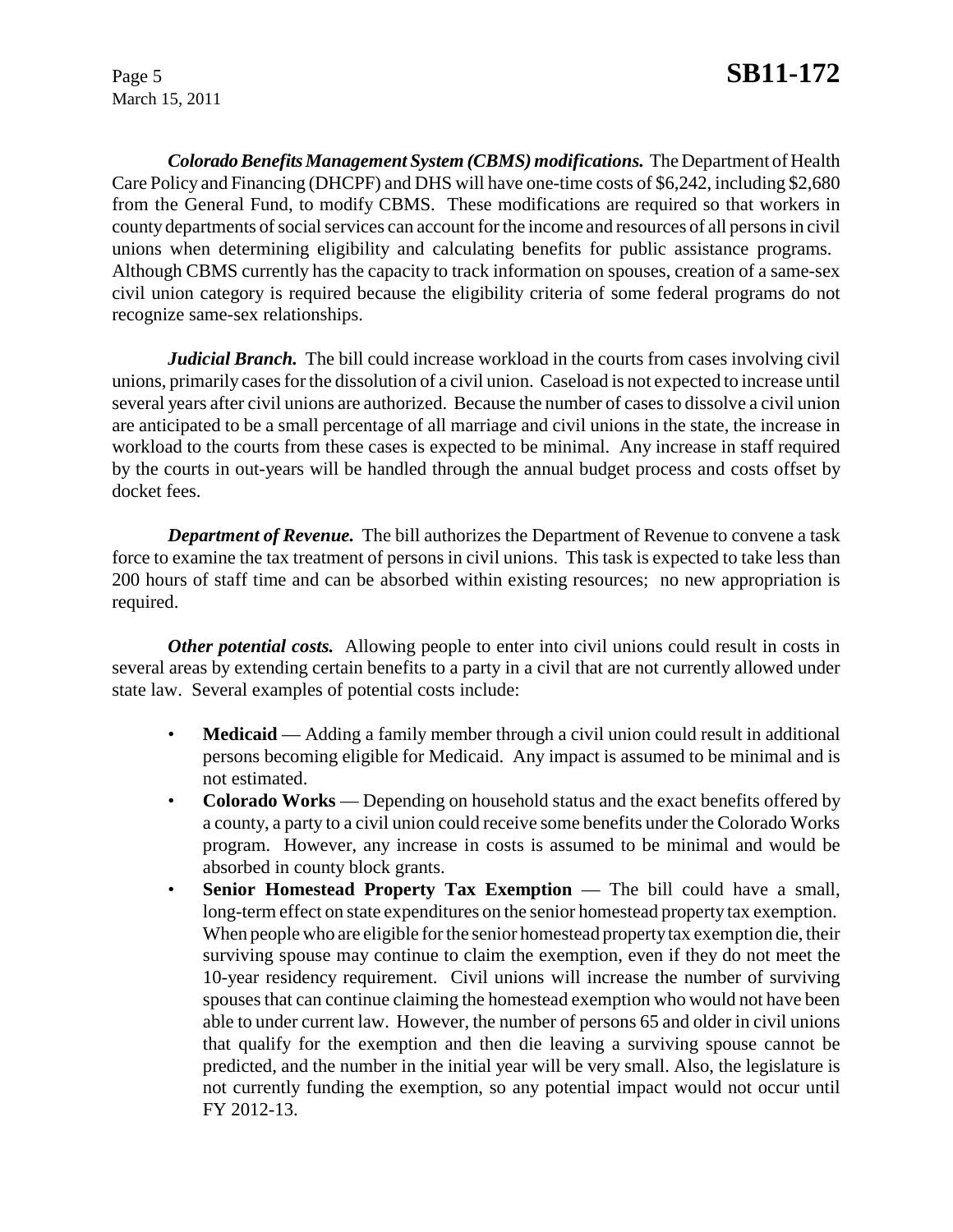- **Workers' compensation** A party to a civil union may be entitled to surviving spouse benefits in the event of a workplace death. Any increase, which is assumed to be minimal, would be covered through rates charged to employers.
- **State group health and dental insurance** Civil unions involving state employees could result in more employees covering a spouse and other dependents through state group insurance. However, because state law already allows same-sex domestic partners to access health and dental insurance through a state employee, any increase is expected to be minimal.
- **PERA** A party to a civil union may be entitled to certain retirement and insurance benefits as a surviving spouse under PERA. However, any impact of such benefits will not have an actuarial impact on the PERA liability as persons can currently designate a same-sex beneficiary under current law.

*Potential savings.* The bill could result in savings to the state, primarily by making some persons ineligible for public assistance such as Medicaid by increasing household income beyond the eligibility threshold by adding a family member through a civil union. However, data is not available on the income and benefit status of persons likely to enter into a civil union and potential savings cannot be estimated. In addition, becoming ineligible for public assistance could be a disincentive for some people to enter into a civil union, which is another effect on potential savings that cannot currently be calculated. The fiscal note assumes that any savings to Medicaid and other public assistance programs, if realized, will be accounted for through the annual budget process.

# **Expenditures Not Included**

Pursuant to a Joint Budget Committee policy, certain costs associated with this bill are addressed through the annual budget process and centrally appropriated in the Long Bill or supplemental appropriations bills, rather than in this bill. The centrally appropriated costs subject to this policy are summarized in Table 3.

| Table 3. Expenditures Not Included Under SB11-172*                   |            |            |  |  |
|----------------------------------------------------------------------|------------|------------|--|--|
| <b>Cost Components</b>                                               | FY 2011-12 | FY 2012-13 |  |  |
| Employee Insurance (Health, Life, Dental, and Short-term Disability) | \$1,420    | \$710      |  |  |
| Supplemental Employee Retirement Payments                            | 351        | 207        |  |  |
| <b>TOTAL</b>                                                         | \$1,771    | \$917      |  |  |

 *\*More information is available at: http://colorado.gov/fiscalnotes*

# **Local Government Impact**

The bill increases costs and workload for county clerks to process license applications for civil unions, but also increases fee revenue to cover these costs. In the first year, county clerks will also have one-time costs for computer programming, form development, training, and other tasks to implement civil unions in Colorado. Workload for processing civil unions is expected to be highest in the first year, and then level off over time. Some county clerks may require temporary